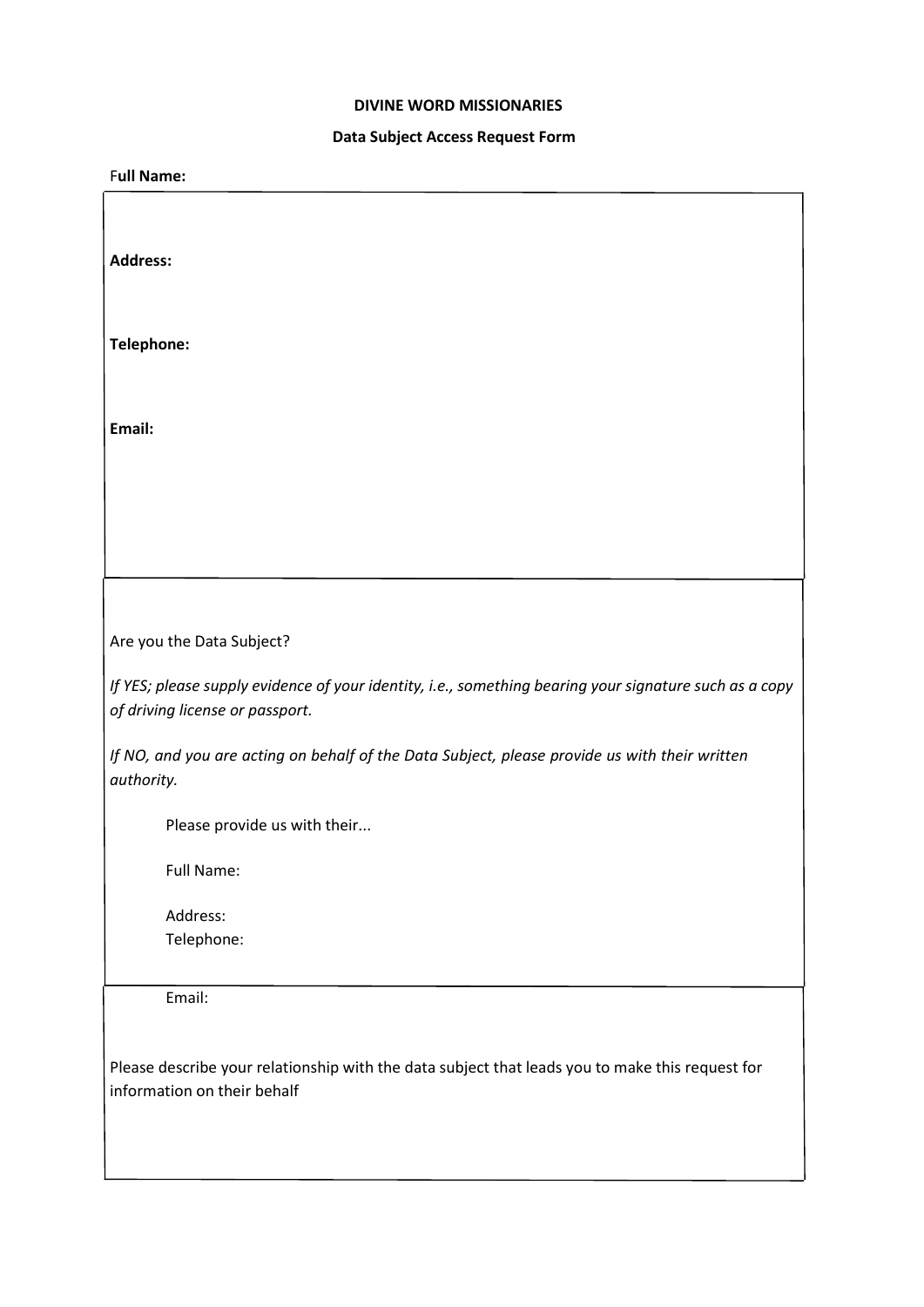Please describe the information you seek together with any other relevant information. This will help to identify the information you require

## **DECLARATION:**

To be completed by all applicants. Please note that any attempt to mislead may result in prosecution.

I...

certify that the information given on this application form to the Divine Word Missionaries is true. I understand that it is necessary for the Divine Word Missionaries to confirm my/the data subject's identity and it may be necessary to obtain more detailed information in order to locate the correct Personal Data.

Signature:

Date:

A response to an Access Request will be supplied to the individual within 30 days of receiving the request.

Please return the completed form to... Divine Word Missionaries 3, Pembroke Road Dublin 4, Ireland, D04 N5W6.

Documents which must accompany this application include...

- Evidence of your identity
- Evidence of the data subject's identity (if different from above)

Authorisation from the data subject to act on their behalf (if applicable)